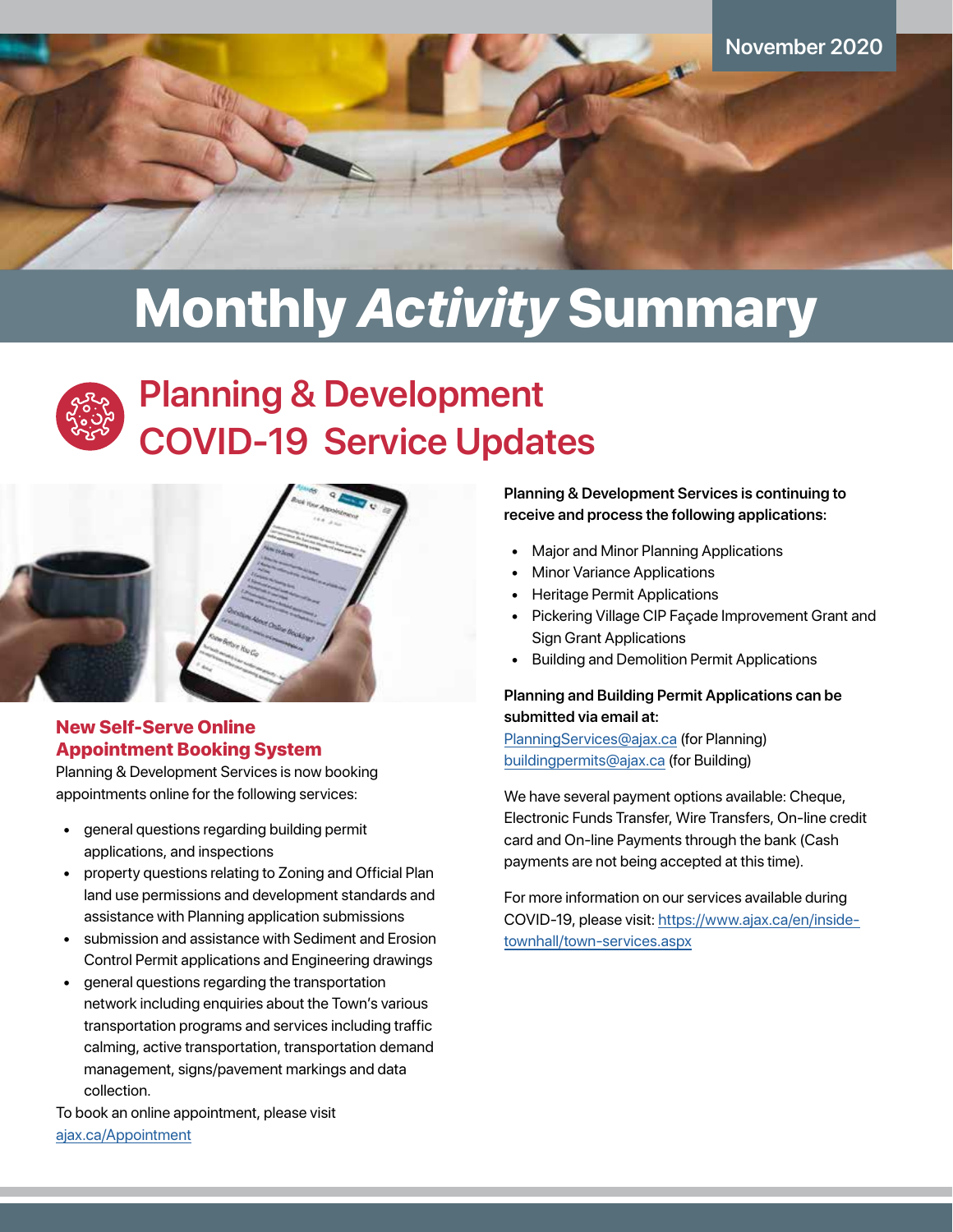## **New Development Applications**

### Amazon is coming to the Town of Ajax!

The Town has approved a site plan application to facilitate the development of an Amazon Fulfillment Centre on lands located at the southeast corner of Salem Road North and Rossland Road East in the Town of Ajax.

The development provides for a 123,795 m² building, loading areas, tractor trailer parking, surface parking and a stormwater management facility.

The Amazon Fulfillment Centre is anticipated to be operational in September 2021 and marks the 9th facility in Ontario.

connected by a 1-storey podium.



This facility will be used to ship large customer purchases, such as sports equipment, patio furniture, fishing rods, pet food, kayaks, bicycles and other household goods. For more information, please visit our website at [ajax.ca/Amazon](https://www.ajax.ca/en/amazon-announces-plans-to-build-new-fulfillment-centre-in-ajax.aspx).

| <b>Location</b>            | 72 & 80 Bayly St. W.                                                                                                                                                                                                                                                                          |  |
|----------------------------|-----------------------------------------------------------------------------------------------------------------------------------------------------------------------------------------------------------------------------------------------------------------------------------------------|--|
| <b>Applicant</b>           | <b>Weston Consulting</b>                                                                                                                                                                                                                                                                      |  |
| <b>Ward</b>                | 3                                                                                                                                                                                                                                                                                             |  |
| <b>Staff</b>               | Bruno Scopacasa,<br>Senior Development Planner                                                                                                                                                                                                                                                |  |
| <b>Type of Application</b> | Site Plan                                                                                                                                                                                                                                                                                     |  |
| <b>Details</b>             | Proposed development of a residential<br>mixed-use building consisting of a 7 to<br>8-storey podium with 2-residential towers<br>of 23-storeys and 18-storeys, with a<br>total of 541 residential units, total gross<br>floor area of 26,778 $m2$ and 818 $m2$ of<br>commercial/retail space. |  |
| <b>Location</b>            | SW Corner of Taunton Rd. & Ravenscroft Rd.                                                                                                                                                                                                                                                    |  |
| <b>Applicant</b>           | Barron Homes (Phase 2)                                                                                                                                                                                                                                                                        |  |
| <b>Ward</b>                | $\overline{2}$                                                                                                                                                                                                                                                                                |  |
| <b>Staff</b>               | Caroline Murphy, Development Planner                                                                                                                                                                                                                                                          |  |
| <b>Type of Application</b> | Site Plan                                                                                                                                                                                                                                                                                     |  |
| <b>Details</b>             | Proposed development of 313 seniors units<br>within a 10-storey and 12-storey building                                                                                                                                                                                                        |  |



| <b>Location</b>            | 21 & 23 Harwood Ave. S. (including part of lots 100, 101 & 102 Heron St.)                                                                                                                                                       |  |
|----------------------------|---------------------------------------------------------------------------------------------------------------------------------------------------------------------------------------------------------------------------------|--|
| <b>Applicant</b>           | Petrina Developments Corporation                                                                                                                                                                                                |  |
| <b>Ward</b>                | 3                                                                                                                                                                                                                               |  |
| <b>Staff</b>               | Caroline Murphy, Development Planner                                                                                                                                                                                            |  |
| <b>Type of Application</b> | Official Plan Amendment / Zoning By-Law Amendment                                                                                                                                                                               |  |
| <b>Details</b>             | Proposed development of a 12-storey, mixed use building (161)<br>residential units with 600 m <sup>2</sup> of commercial at grade) and a 5-storey<br>building (34 residential units) catered to independent living for seniors. |  |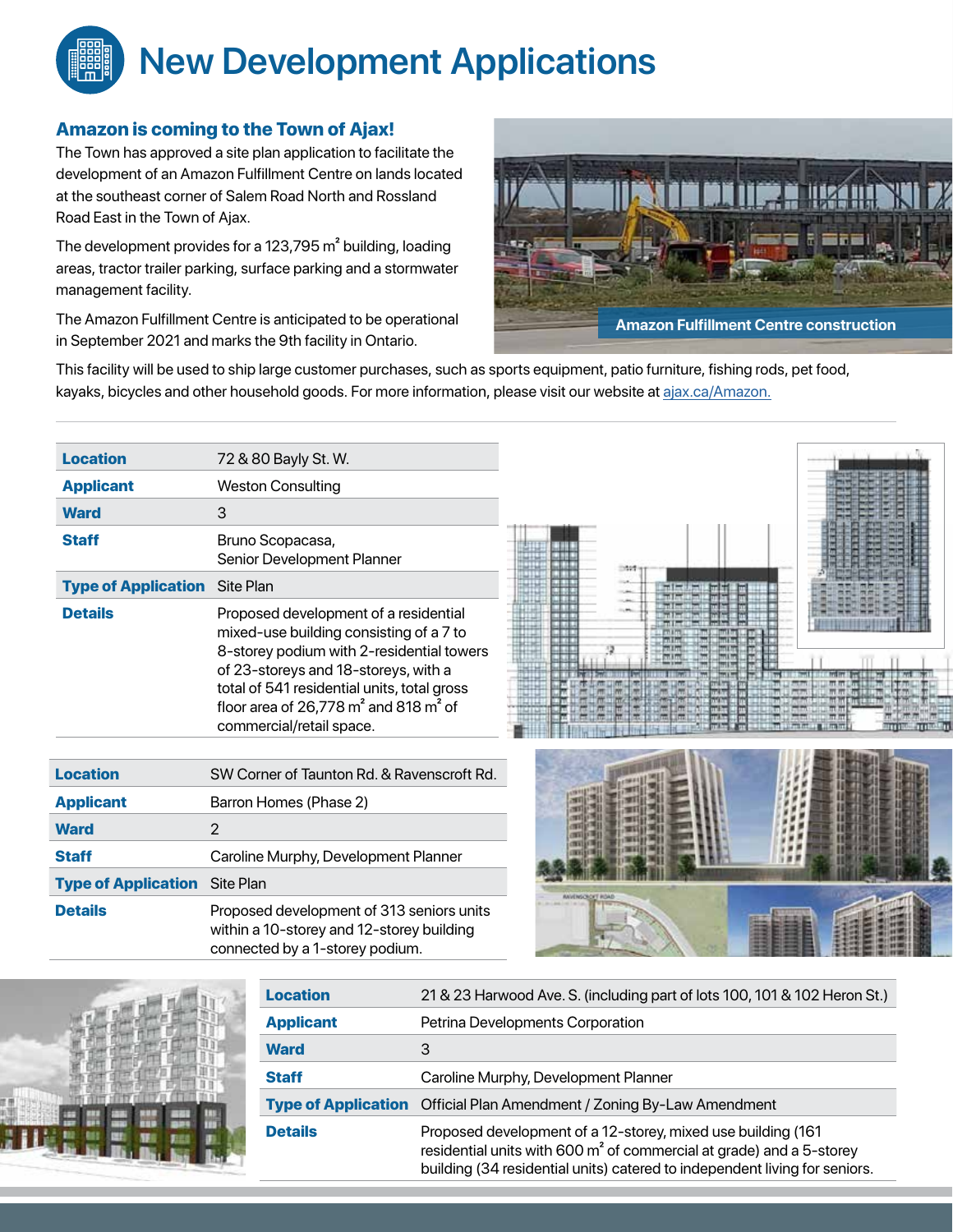

**333 Rossland Rd. E.** One-storey, 123,795 m² Amazon Warehouse and Distribution Facility *Issued: September 14, 2020*

#### **70 Station St.**

4-storey, 224 bed, 13, 295 m<sup>2</sup> Chartwell Ballycliffe Long Term Care Facility *Issued: September 14, 2020*

### Transportation Updates

#### **Traffic Calming Warrant**

Council recently approved the new Traffic Calming Warrant for the Town of Ajax.

This new warrant establishes a more efficient and effective evaluation process for traffic calming requests. Moving forward, with this new process, staff will be able to evaluate and implement warranted traffic calming measures more quickly than with previous warrants.

This new warrant also emphasizes the importance of monitoring. In this new process, all newly implemented traffic calming measures will be monitored to ensure they are effective in improving the traffic characteristics as intended. Should the monitoring identify that the measures are not completely effective, modifications or additional traffic calming measures will be considered.



### **Automated Speed Enforcement**

In September, Council endorsed the proposed Automated Speed Enforcement (ASE) program for use on Town roads which have been identified as Community Safety



Zones. ASE programs have been successfully used in many jurisdictions around the world and are innovative ways to reduce operating speeds and improve road safety.

The implementation of the Town's ASE program was identified in the current Strategic Plan and further establishes the Town's support of Durham Region's Vision Zero initiative. The Town of Ajax ASE program is anticipated to begin in early 2021.

### **Town's Active TOA Adventure Routes**

Explore the surrounding trails beyond the Waterfront using the Town's ActiveTOA adventure routes.

ActiveTOA is a series of marked routes for biking, scooting, skateboarding, rollerblading, and other active types of rolling. There are four adventure routes, totaling 18km. Each route is marked by a symbol reflecting the flora and fauna of the area. A total of 252 trail markings and 14 signs have been installed to support wayfinding. People who choose to walk are asked to follow the routes using the existing trails, multi-use paths, and sidewalks and to avoid walking on the road.

Active transportation lets residents explore Ajax and stay active while supporting their mental health and well-being. ActiveTOA is part of the Town's broader active transportation network, providing residents with opportunities to use active transportation to get around Ajax.

Find maps of the routes at [ajax.ca/ActiveTOA](https://www.ajax.ca/en/inside-townhall/cycling.aspx)